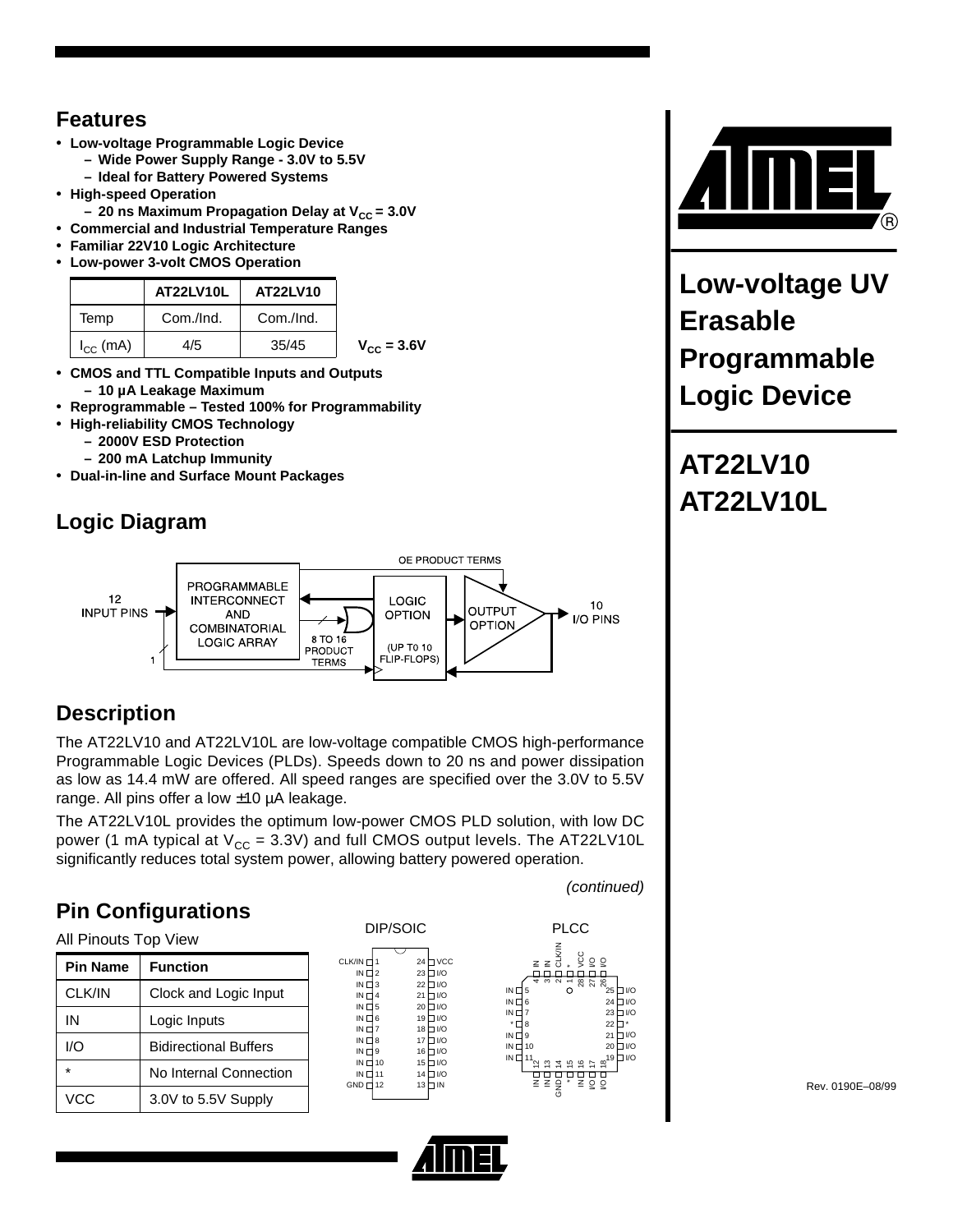

Full CMOS output levels help reduce power in many other system components.

The AT22LV10 and AT22LV10L logic architectures are identical to the familiar 22V10. Each output is allocated from eight to 16 product terms, which allows highly complex logic functions to be realized.

Two additional product terms are included to provide synchronous preset and asynchronous reset. These terms are common to all ten registers. All registers are automatically cleared upon power-up.

Register preload simplifies testing. A security fuse prevents unauthorized copying of programmed fuse patterns.

#### **Absolute Maximum Ratings\***

| Voltage on Any Pin with                         |
|-------------------------------------------------|
| Voltage on Input Pins<br>with Respect to Ground |
| Programming Voltage with                        |
|                                                 |

- \*NOTICE: Stresses beyond those listed under "Absolute Maximum Ratings" may cause permanent damage to the device. This is a stress rating only and functional operation of the device at these or any other conditions beyond those indicated in the operational sections of this specification is not implied. Exposure to absolute maximum rating conditions for extended periods may affect device reliability.
- Note: 1. Minimum voltage is -0.6V DC which may undershoot to -2.0V for pulses of less than 20 ns. Maximum pin voltage is  $V_{CC}$  + 0.75V DC which may undershoot to  $V_{CC}$  + 2.0V for pulses of less than 20 ns.

## **DC and AC Operating Conditions**

|                                        | <b>Commercial</b> | <b>Industrial</b> |
|----------------------------------------|-------------------|-------------------|
| <b>Operating Temperature (Ambient)</b> | 0°C - 70°C        | -40°C - 85°C      |
| V <sub>CC</sub> Power Supply           | 3.0V to 5.5V      | 3.0V to 5.5V      |

#### **Logic Options**



## **Output Options**



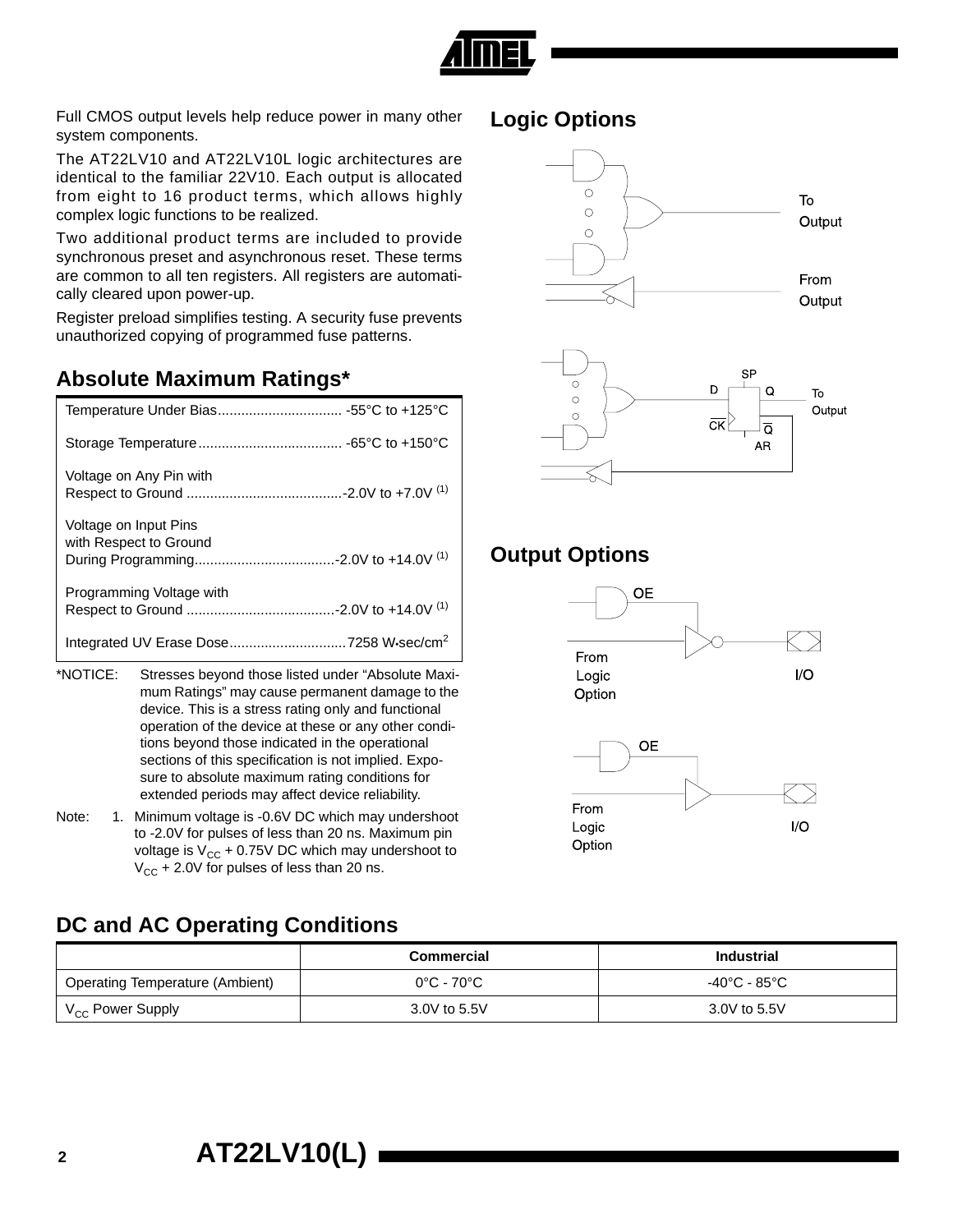## **DC Characteristics**

| Symbol          | <b>Parameter</b>                                                         | Condition <sup>(2)</sup>                                   |                                   |                         | Min                | <b>Typ</b> | <b>Max</b>          | <b>Units</b> |
|-----------------|--------------------------------------------------------------------------|------------------------------------------------------------|-----------------------------------|-------------------------|--------------------|------------|---------------------|--------------|
| $I_{LI}$        | Input Load Current                                                       |                                                            | $V_{IN}$ = -0.1V to $V_{CC}$ + 1V |                         |                    |            | 10                  | μA           |
| $I_{LO}$        | Output Leakage<br>Current                                                | $V_{\text{OUT}}$ = -0.1V to $V_{\text{CC}}$ + 0.1V         |                                   |                         |                    |            | 10                  | μA           |
|                 |                                                                          |                                                            |                                   | Com.                    |                    | 20/50      | 35/90               | mA           |
|                 | Power Supply                                                             | $V_{CC} = 3.6 V/5.5 V,$                                    | AT22LV10                          | Ind.                    |                    | 20/50      | 45/100              | mA           |
| $I_{\rm CC}$    | $V_{IN}$ = GND,<br>Current<br>Outputs Open                               |                                                            | Com.                              |                         | 1/2                | 4/12       | mA                  |              |
|                 |                                                                          |                                                            | AT22LV10L                         | Ind.                    |                    | 1/2        | 5/15                | mA           |
| $I_{OS}^{(1)}$  | <b>Output Short Circuit</b><br>Current                                   | $V_{OUIT} = 0.5V$                                          |                                   |                         |                    |            | $-120$              | mA           |
| $V_{IL1}$       | Input Low Voltage                                                        | $4.5V \leq V_{CC} < 5.5V$                                  |                                   |                         | $-0.6$             |            | 0.8                 | $\vee$       |
| $V_{IL2}$       | Input Low Voltage                                                        | $3.0 \text{V} \leq \text{V}_{\text{CC} \leq 4.5 \text{V}}$ |                                   |                         |                    |            | 0.6                 | $\vee$       |
| $V_{\text{IH}}$ | Input High Voltage                                                       |                                                            |                                   |                         | 2.0                |            | $V_{\rm CC}$ + 0.75 | $\vee$       |
|                 |                                                                          | $V_{\text{CC}} = 3.0V$                                     | Com., Ind.                        | $I_{OL} = 8 \text{ mA}$ |                    |            | 0.5                 | $\vee$       |
| $V_{OL}$        | Output Low Voltage<br>$V_{\text{IN}} = V_{\text{IH}}$ or $V_{\text{IL}}$ | $V_{CC}$ = 4.5V                                            | Com., Ind.                        | $I_{OL}$ = 16 mA        |                    |            | 0.5                 | $\vee$       |
|                 |                                                                          | $V_{\text{CC}} = 3.0V$                                     | Com., Ind.                        | $I_{OL} = 6 \text{ mA}$ |                    |            | 0.35                | $\vee$       |
|                 |                                                                          | $V_{IN} = V_{IH}$ or $V_{II}$ ,                            | $I_{OH} = -100 \mu A$             |                         | $V_{\rm CC}$ - 0.3 |            |                     | $\vee$       |
| $V_{OH}$        | Output High Voltage                                                      | $V_{CC} = 3.0 V/4.5 V$<br>$I_{OH} = -0.4$ mA/-4.0 mA       |                                   |                         | 2.4                |            |                     | V            |

Notes: 1. Not more than one output at a time should be shorted. Duration of short circuit test should not exceed 30 sec.

2. For DC characteristics, the test condition of  $\rm V_{CC}$  = Max corresponds to 3.6V.

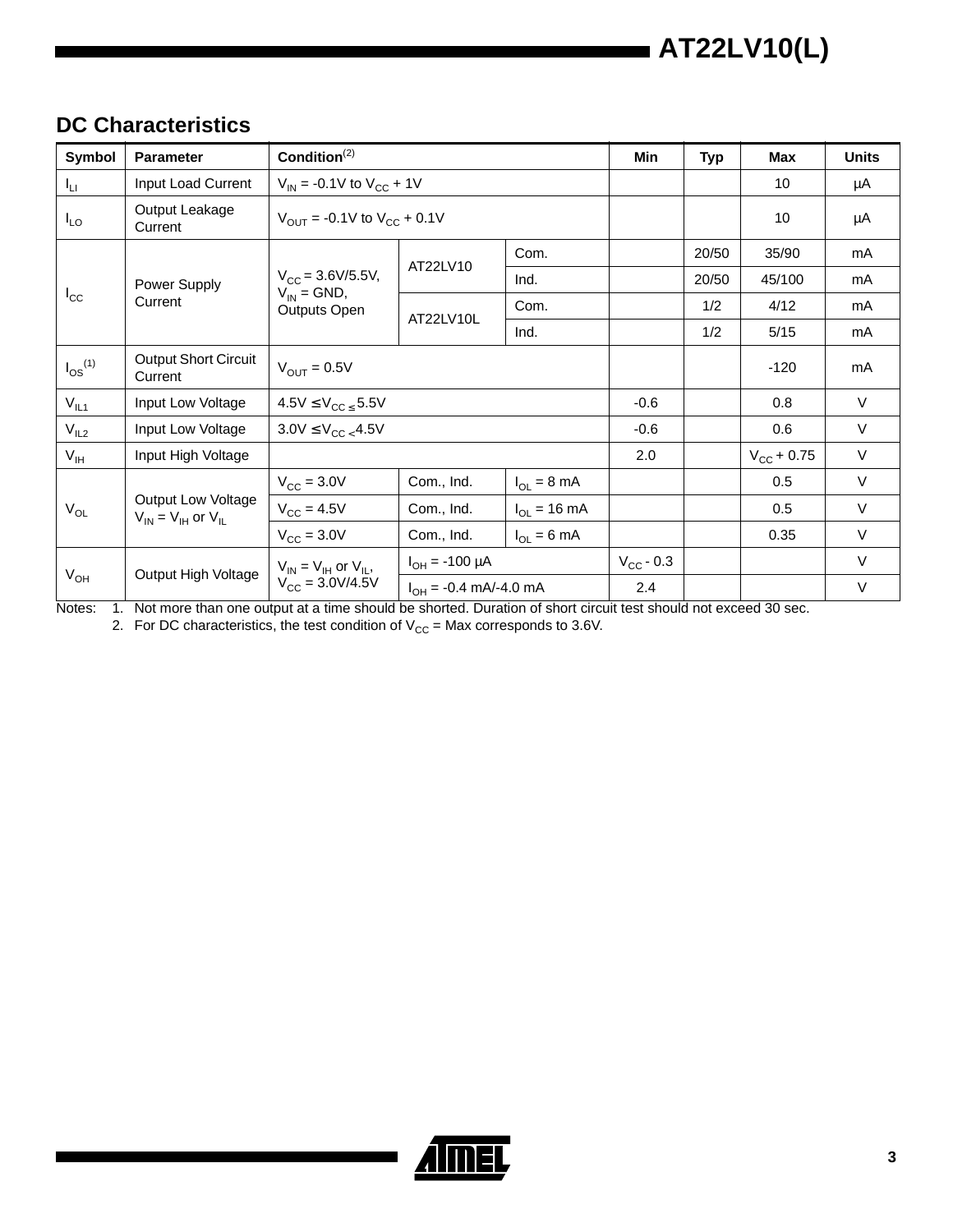

#### **AC Characteristics for the AT22LV10**

|                           |                                                             | AT22LV10-20 |            |            | AT22LV10-25 |                |            |              |
|---------------------------|-------------------------------------------------------------|-------------|------------|------------|-------------|----------------|------------|--------------|
| Symbol                    | <b>Parameter</b>                                            | Min         | <b>Typ</b> | <b>Max</b> | <b>Min</b>  | <b>Typ</b>     | <b>Max</b> | <b>Units</b> |
| $t_{PD}$                  | Input or Feedback to Non-<br><b>Registered Output</b>       |             | 12         | 20         |             | 15             | 25         | ns           |
| $t_{EA}$                  | Input to Output Enable                                      |             |            | 20         |             | 15             | 25         | ns           |
| $t_{ER}$                  | Input to Output Disable                                     |             |            | 20         |             | 15             | 25         | ns           |
| $t_{CF}$                  | Clock to Feedback                                           | 0           | 4          | 9          | $\Omega$    | 5              | 9          | ns           |
| $t_{CO}$                  | Clock to Output                                             | 0           | 8          | 14         | $\Omega$    | 10             | 17         | ns           |
| $\mathfrak{t}_\mathbb{S}$ | Input or Feedback Setup Time                                | 10          | 6          |            | 12          | $\overline{7}$ |            | ns           |
| $t_H$                     | <b>Hold Time</b>                                            | 0           |            |            | $\mathbf 0$ |                |            | ns           |
| $t_{\mathsf{P}}$          | <b>Clock Period</b>                                         | 10          |            |            | 12          |                |            | ns           |
| $t_{\rm W}$               | Clock Width                                                 | 5           |            |            | 6           |                |            | ns           |
|                           | External Feedback 1/(t <sub>S</sub> +t <sub>CO</sub> )      |             |            | 41.6       |             |                | 34.5       | <b>MHz</b>   |
| $F_{MAX}$                 | Internal Feedback $1/(t_S + t_{CF})$                        |             |            | 52.6       |             |                | 47.6       | <b>MHz</b>   |
|                           | No Feedback $1/(t_p)$                                       |             |            | 100.0      |             |                | 83.3       | <b>MHz</b>   |
| $t_{AW}$                  | Asynchronous Reset Width                                    | 20          | 12         |            | 25          | 15             |            | ns           |
| $t_{AR}$                  | Asynchronous Reset,<br>Synchronous Preset,<br>Recovery Time | 20          | 12         |            | 25          | 15             |            | ns           |
| $t_{AP}$                  | Asynchronous Reset to<br><b>Registered Output Reset</b>     |             | 15         | 25         |             | 18             | 28         | ns           |

## **AC Waveforms**(1)



Note: 1. Timing measurement reference is 1.5V. Input AC driving levels are 0.0V and 3.0V, unless otherwise specified.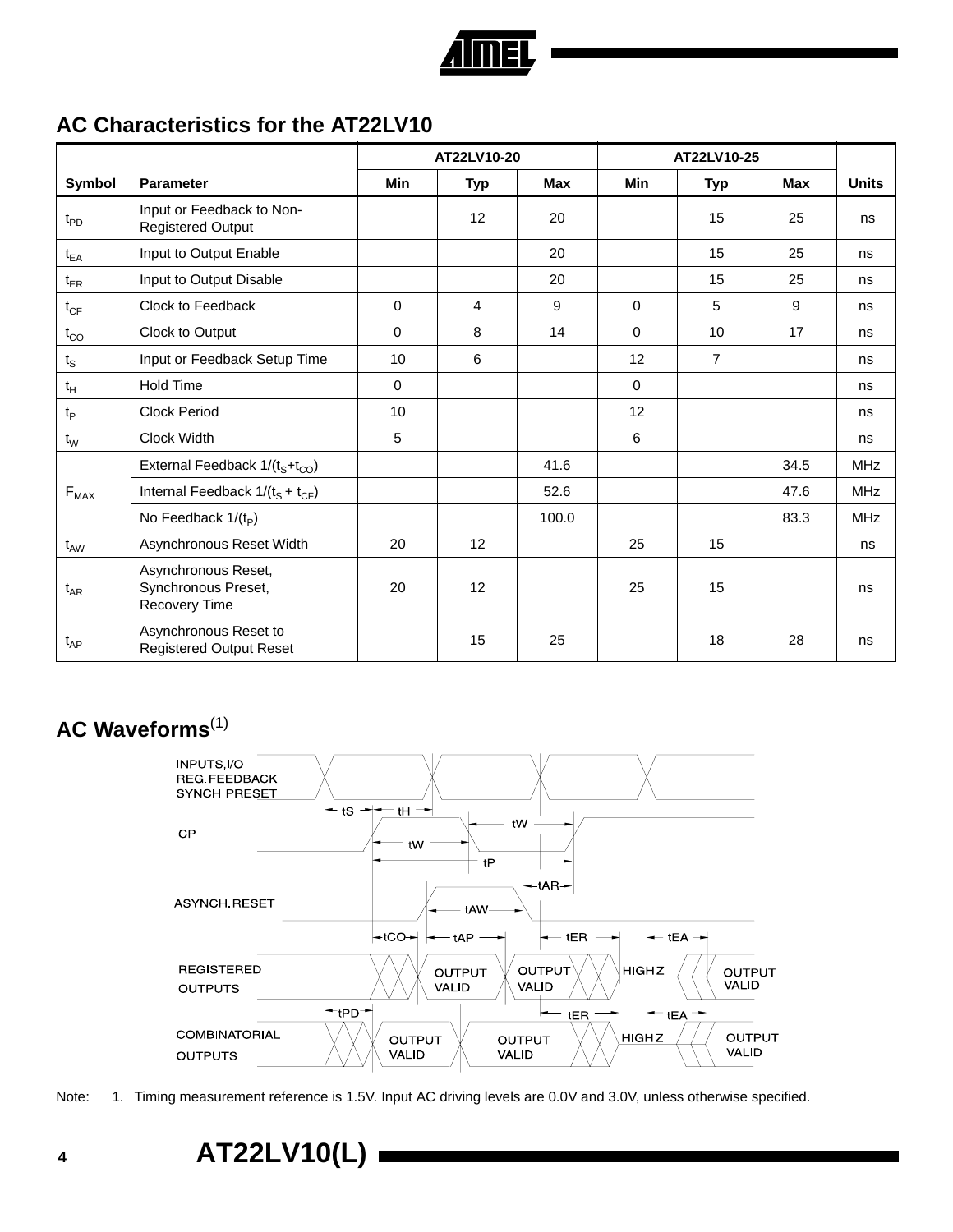## **AC Characteristics for the AT22LV10L**

|                   |                                               |             | AT22LV10L-25   |      |              |  |
|-------------------|-----------------------------------------------|-------------|----------------|------|--------------|--|
| Symbol            | <b>Parameter</b>                              | <b>Min</b>  | Typ            | Max  | <b>Units</b> |  |
| $t_{PD}$          | Input or Feedback to Non-Registered Output    |             | 15             | 25   | ns           |  |
| $t_{EA}$          | Input to Output Enable                        |             | 15             | 25   | ns           |  |
| $t_{ER}$          | Input to Output Disable                       |             | 15             | 25   | ns           |  |
| $t_{CF}$          | Clock to Feedback                             | 0           | 5              | 9    | ns           |  |
| $t_{CO}$          | Clock to Output                               | $\Omega$    | 10             | 14   | ns           |  |
| $t_{\mathsf{SF}}$ | Feedback Setup Time                           | 12          | $\overline{7}$ |      | ns           |  |
| $t_{\rm S}$       | Input Setup Time                              | 17          | 15             |      | ns           |  |
| $t_H$             | Hold Time                                     | $\mathbf 0$ |                |      | ns           |  |
| $t_{\mathsf{P}}$  | <b>Clock Period</b>                           | 12          |                |      | ns           |  |
| $t_{W}$           | Clock Width                                   | 6           |                |      | ns           |  |
|                   | External Feedback $1/(t_S + t_{CO})$          |             |                | 32.2 | <b>MHz</b>   |  |
| $F_{MAX}$         | Internal Feedback $1/(t_{SF} + t_{CF})$       |             |                | 47.6 | <b>MHz</b>   |  |
|                   | No Feedback $1/(t_p)$                         |             |                | 83.3 | <b>MHz</b>   |  |
| $t_{AW}$          | Asynchronous Reset Width                      | 25          | 15             |      | ns           |  |
| $t_{AR}$          | Asynchronous Reset Recovery Time              | 25          | 15             |      | ns           |  |
| $t_{AP}$          | Asynchronous Reset to Registered Output Reset |             | 18             | 28   | ns           |  |

## **Input Test Waveforms and Measurement Levels**



# **Output Test Loads**

**Commercial**



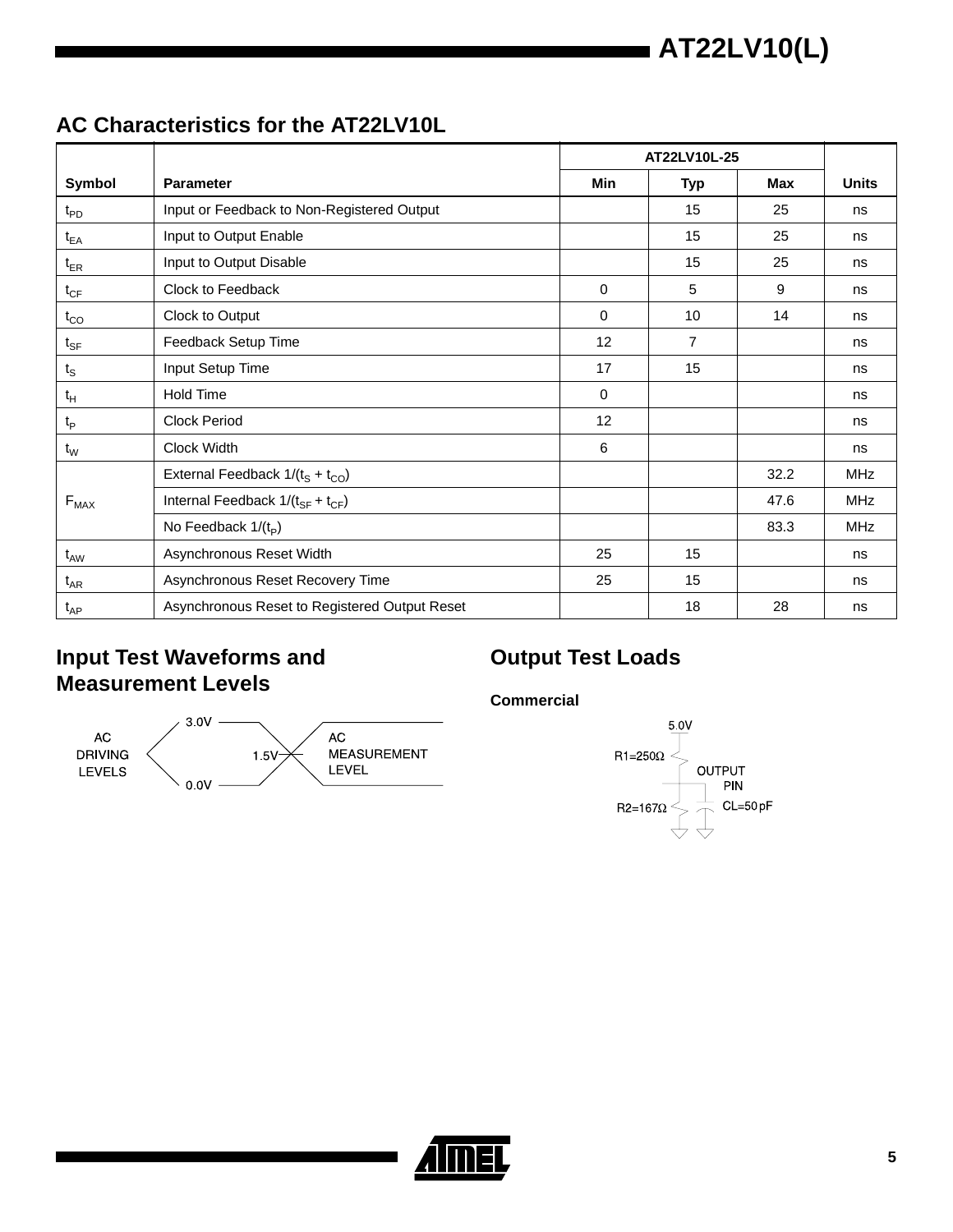

# **Functional Logic Diagram AT22LV10(L)**



**<sup>6</sup> AT22LV10(L)**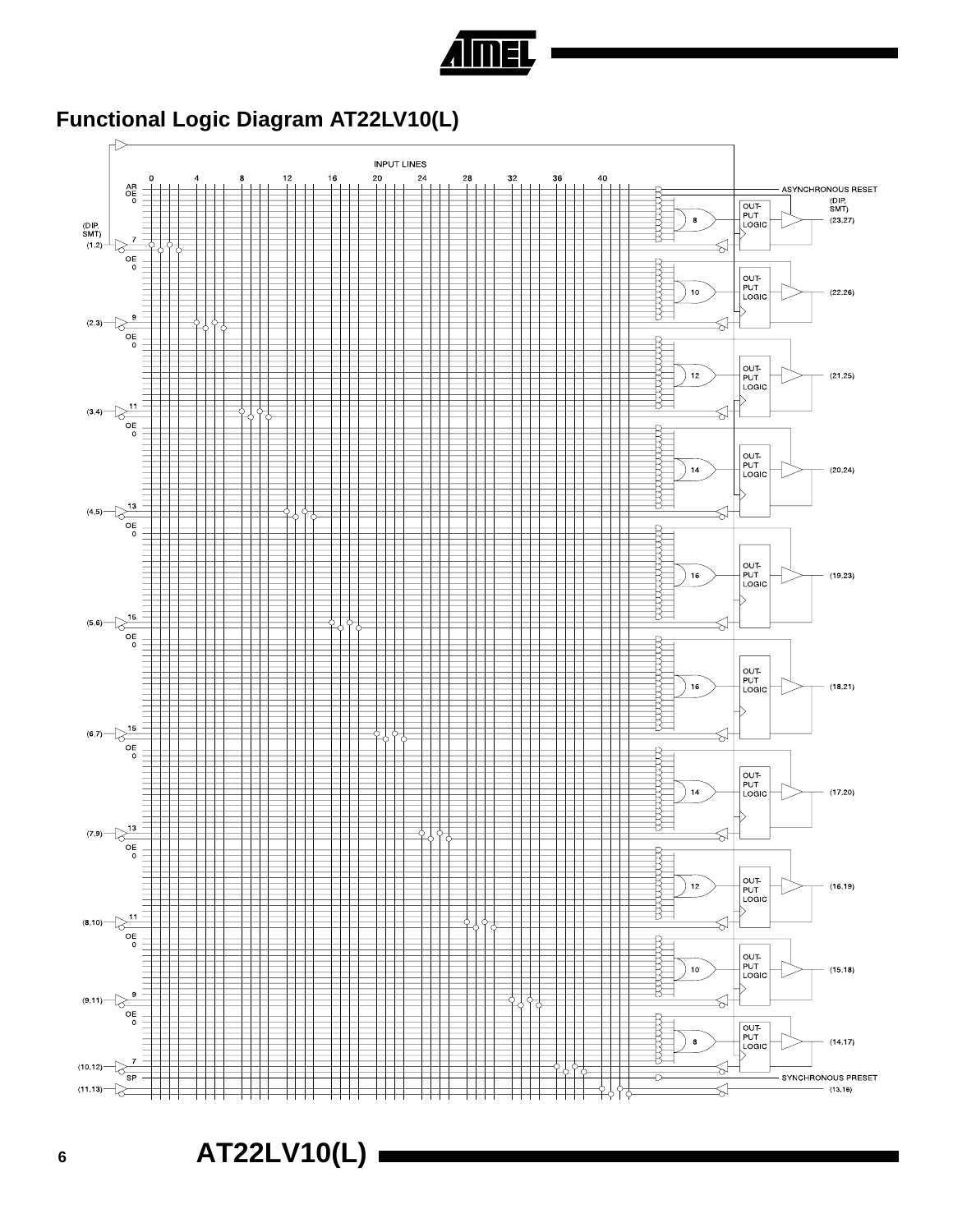## **Preload of Registered Outputs**

The registers in the AT22LV10 and AT22LV10L are provided with circuitry to allow loading of each register asynchronously with either a high or a low. This feature will simplify testing since any state can be forced into the registers to control test sequencing. A  $V_{H}$  level on the I/O pin will force the register high; a  $V_{II}$  will force it low, independent of the polarity bit (C0) setting. The preload state is entered by placing an 11.5V to 13V signal on pin 8 on DIPs, and pin 10 on SMPs. When the clock pin is pulsed high, the data on the I/O pins is placed into the ten registers.

| <b>Level Forced on Registered Output</b><br><b>Pin During Preload Cycle</b> | <b>Register State After</b><br>Cycle |
|-----------------------------------------------------------------------------|--------------------------------------|
| Vщ                                                                          | High                                 |
|                                                                             | Low                                  |



## **Power-up Reset**

The registers in the AT22LV10 and AT22LV10L are designed to reset during power-up. At a point delayed slightly from  $V_{CC}$  crossing 2.5V, all registers will be reset to the low state. The output state will depend on the polarity of the output buffer.

This feature is critical for state machine initialization. However, due to the asynchronous nature of reset and the uncertainty of how  $V_{CC}$  actually rises in the system, the following conditions are required:

- 1. The  $V_{CC}$  rise must be monotonis;
- 2. After reset occurs, all input and feedback setup times must be met before driving the clock pin high, and
- 3. The clock must remain stable during  $t_{PR}$ .

# **Pin Capacitance**

 $(f = 1 \text{ MHz}, T = 25^{\circ}\text{C})^{(1)}$ 

|                      | Typ | Max | <b>Units</b> | <b>Conditions</b>     |
|----------------------|-----|-----|--------------|-----------------------|
| ⌒<br>$V_{\text{IN}}$ |     |     | рF           | $V_{IN} = 0V$         |
| LOUT                 |     |     | рF           | $V_{\text{OUT}} = 0V$ |

Note: 1. Typical values for nominal supply voltage. This parameter is only sampled and is not 100% tested.

## **Erasure Characteristics**

The entire fuse array of an AT22LV10 or AT22LV10L is erased after exposure to ultraviolet light at a wavelength of 2537 Å. Complete erasure is assured after a minimum of 20 minutes exposure using 12,000 µW/cm<sup>2</sup> intensity lamps spaced one inch away from the chip. Minimum erase time for lamps at other intensity ratings can be calculated from

the minimum integrated erasure dose of 15 W-sec/cm<sup>2</sup>. To prevent unintentional erasure, an opaque label is recommended to cover the clear window on any UV erasable PLD which will be subjected to continuous fluorescent indoor lighting or sunlight.





| <b>Parameter</b>             | <b>Description</b>            | Min | Typ | Max  | Units |
|------------------------------|-------------------------------|-----|-----|------|-------|
| $\mathfrak{r}_{\textsf{PR}}$ | Power-up<br><b>Reset Time</b> |     | 600 | 1000 | ns    |

**7**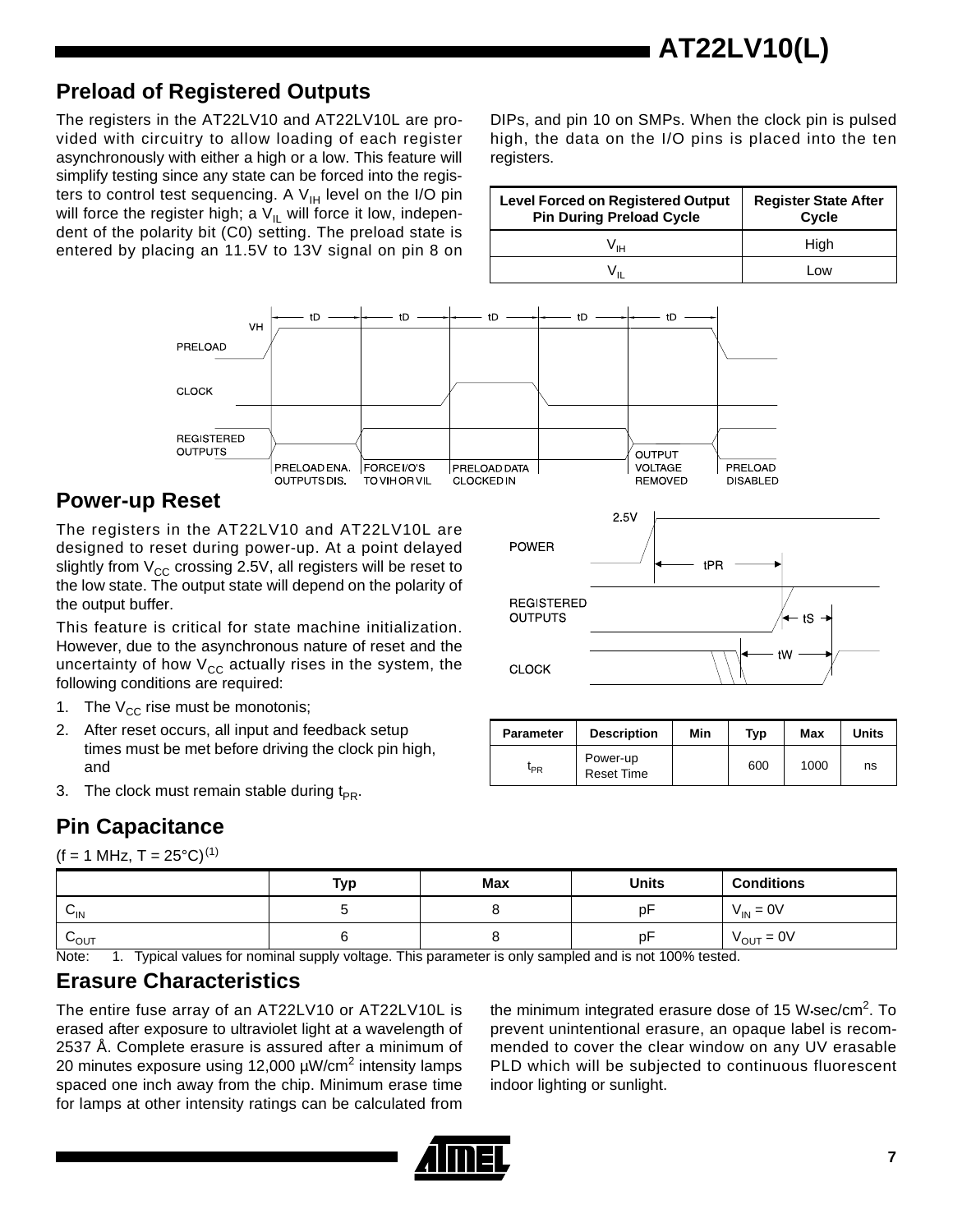











SUPPLY CURRENT vs. INPUT FREQUENCY

AT22LV10 (TA = 25°C)



**IMEL** 

NORMALIZED ICC vs. AMBIENT TEMP.





OUTPUT SOURCE CURRENT

vs. OUTPUT VOLTAGE (TA =  $25^{\circ}$ C)

 $V_{\rm CC} = 3.3V$ 

 $\overline{2}$ 

3

**OUTPUT VOLTAGE (V)** 

 $r_{\text{CC}} = 5.00$ 

-5

OUTPUT  $\mathbf 0$ 

CURRENT

 $m$ 

 $\overline{\mathsf{A}}$ 

 $-8$ 

 $-16$ 

 $-24$ 

-32

 $\overline{0}$ 









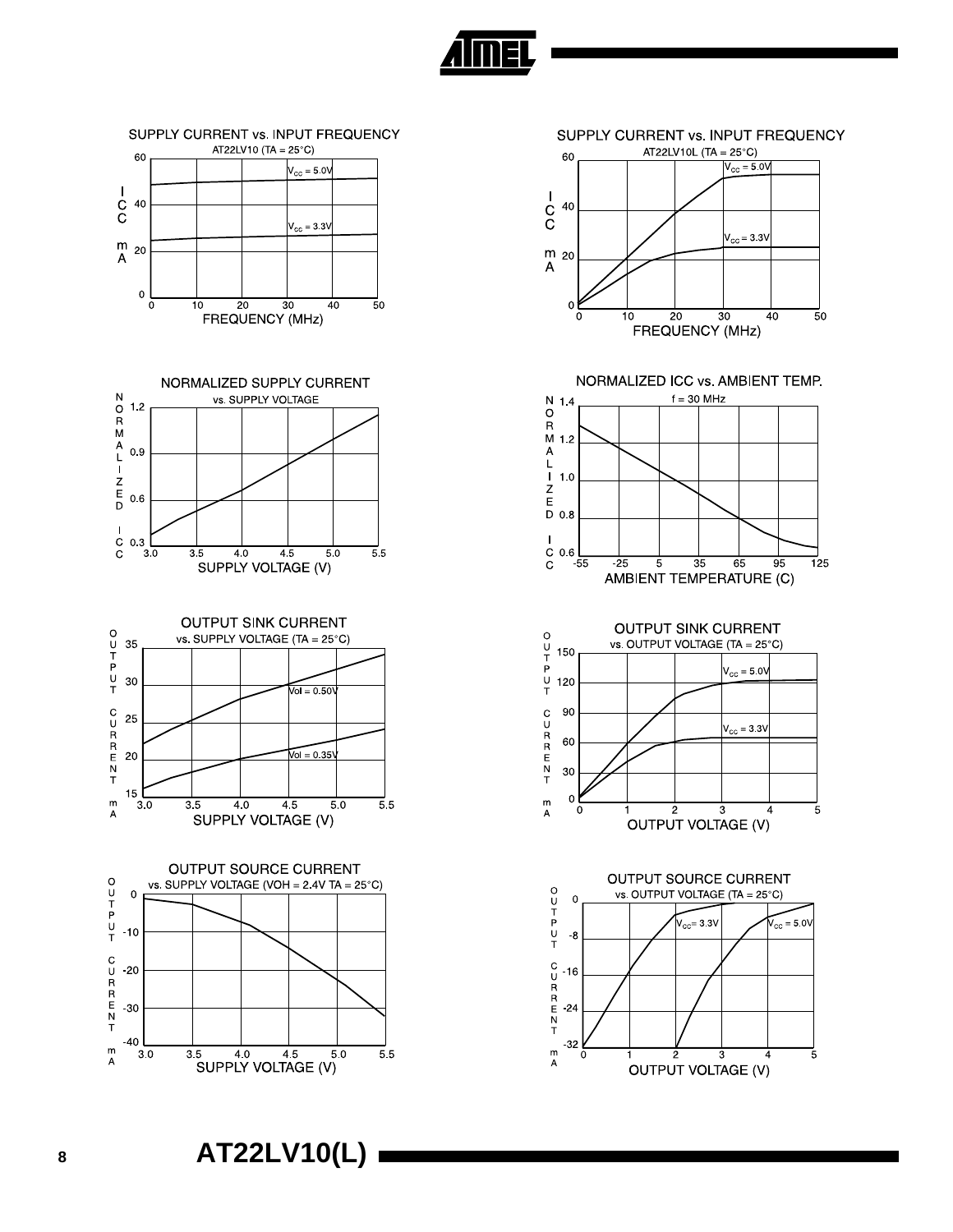**AT22LV10(L)** 



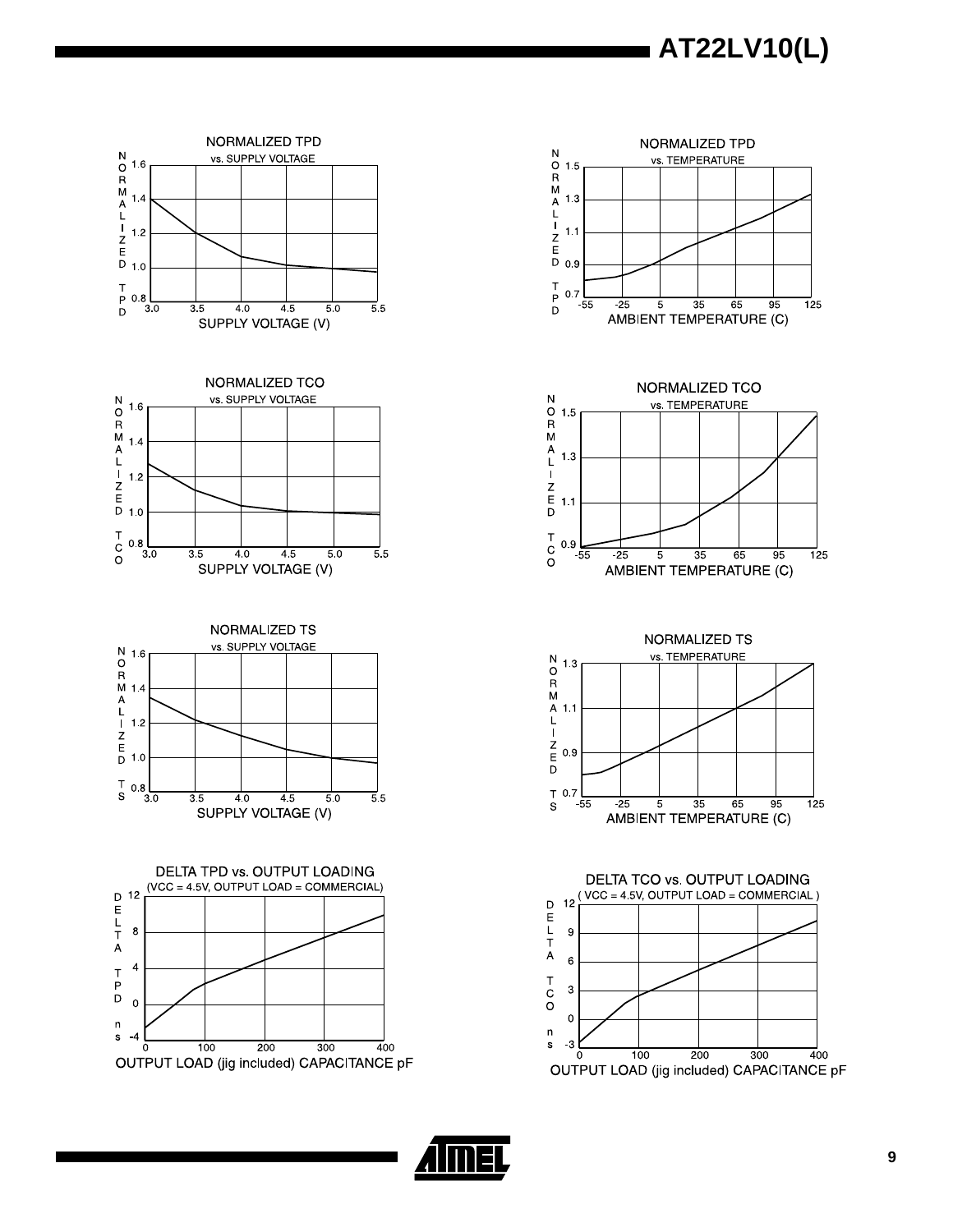

# **Ordering Information**

| t <sub>PD</sub><br>(ns) | $t_{\rm S}$<br>(ns) | $t_{CO}$<br>(ns) | <b>Ordering Code</b>                               | Package            | <b>Operation Range</b>                                    |
|-------------------------|---------------------|------------------|----------------------------------------------------|--------------------|-----------------------------------------------------------|
| 20                      | 10                  | 14               | AT22LV10-20JC<br>AT22LV10-20PC<br>AT22LV10-20SC    | 28J<br>24P3<br>24S | Commercial<br>(0 $\rm ^{\circ}C$ to 70 $\rm ^{\circ}C$ )  |
|                         |                     |                  | AT22LV10-20JI<br>AT22LV10-20PI<br>AT22LV10-20SI    | 28J<br>24P3<br>24S | <b>Industrial</b><br>$(-40^{\circ}$ C to 85 $^{\circ}$ C) |
| 25                      | 12                  | 17               | AT22LV10-25JC<br>AT22LV10-25PC<br>AT22LV10-25SC    | 28J<br>24P3<br>24S | Commercial<br>(0 $\degree$ C to 70 $\degree$ C)           |
|                         |                     |                  | AT22LV10-25JI<br>AT22LV10-25PI<br>AT22LV10-25SI    | 28J<br>24P3<br>24S | <b>Industrial</b><br>$(-40^{\circ}$ C to 85 $^{\circ}$ C) |
| 25                      | 17                  | 14               | AT22LV10L-25JC<br>AT22LV10L-25PC<br>AT22LV10L-25SC | 28J<br>24P3<br>24S | Commercial<br>(0 $\rm ^{\circ}C$ to 70 $\rm ^{\circ}C$ )  |
|                         |                     |                  | AT22LV10L-25JI<br>AT22LV10L-25PI<br>AT22LV10L-25SI | 28J<br>24P3<br>24S | <b>Industrial</b><br>$(-40^{\circ}$ C to 85 $^{\circ}$ C) |

## **Using "C" Product for Industrial**

To use commercial product for Industrial temperature ranges, down-grade one speed grade from the "I" to the "C" device (7 ns "C" = 10 ns "l") and de-rate power by 30%.

|            | Package Type                                                     |  |  |
|------------|------------------------------------------------------------------|--|--|
| 28J        | 28-lead, Plastic J-leaded Chip Carrier OTP (PLCC)                |  |  |
| 24P3       | 24-lead, 0.300" Wide, Plastic Dual Inline Package OTP (PDIP)     |  |  |
| <b>24S</b> | 24-lead, 0.300" Wide, Plastic Gull-Wing Small Outline OTP (SOIC) |  |  |

# **<sup>10</sup> AT22LV10(L)**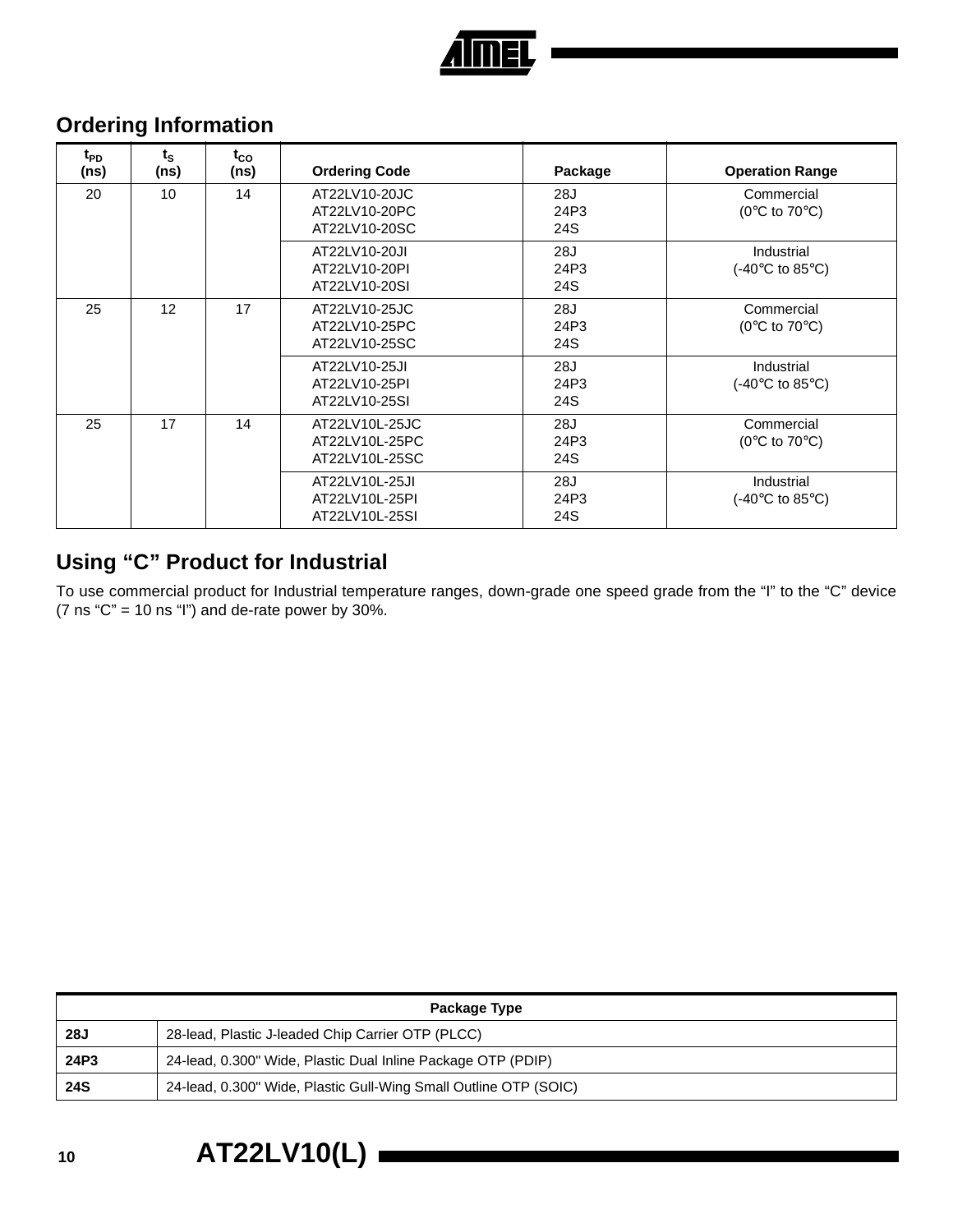## **Packaging Information**